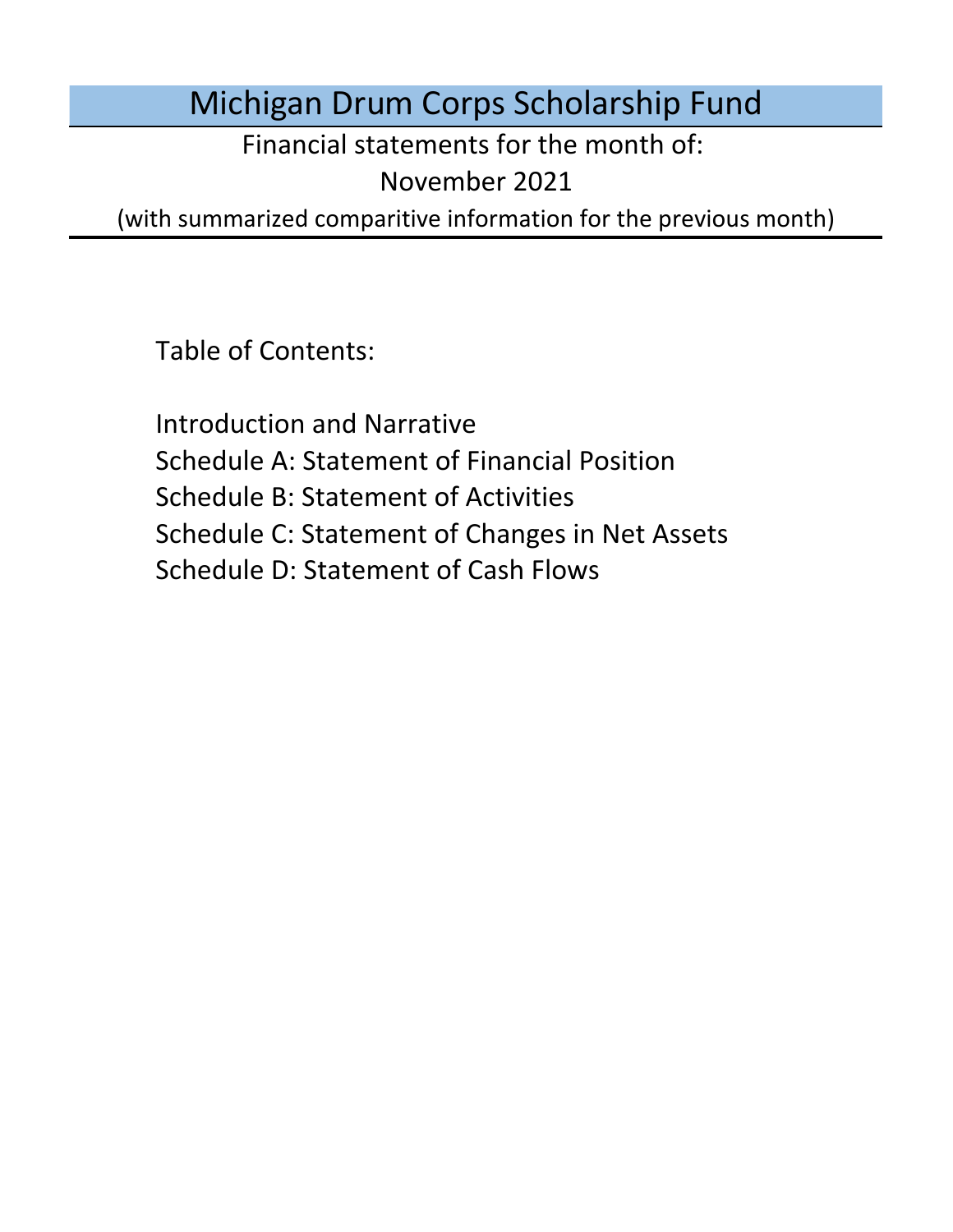## Introduction Introduction Introduction

Introduction<br>November marked the second month of our third year of operations, during which we transferred an additional Introduction<br>November marked the second month of our third year of operations, during which we transferred an additional<br>\$2,019.11 in endowment donations (net of fees) to the Battle Creek Community Foundation. To date, the Memorial Endowment has a \$1,000 spendable balance and a \$12,461.48 permanently restricted balance whose investment earnings will be used to support future scholarships.

During November the scholarship fund received one new application. We anticipate receiving additional application<br>as the audition season stretches into the December camp season! During November the Scholarship fund received one new application. We anticipate receiving additional applications<br>as the audition season stretches into the December camp season!<br>Financial Recap disbursed no funds for students during October. The board chair has been in contact with all sponsored students from the 2020 season and the scholarship fund's focus has shifted towards preparing for the 2021 season. During November the scholarship fund received one new application. We anticipate receiving additional applications But ing November the scholarship rund received one new application. We anticipate receiving additional applications<br>as the audition season stretches into the December camp season! fully vaccinated people that include the ability to gather or conduct activities outdoors without a mask except for capacity limits outdoors, indoor restrictions will be raised to 50% capacity, and social gatherings will be regulated by venue. On July 1st all statewide COVID restrictions will be lifted. Assuming corps follow the protective measures theater broadcast on July 15th but in lieu of the season opener from previous years they will be airing finals During November the scholarship fund received one new application. We anticipate receiving additional applications During November the scholarship fund received one new application. We anticipate receiving additional applications<br>as the audition season stretches into the December camp season! as the addition season stretches lifto the December camp season:

## Donations: 1 donation received during January through Paypal. The company of the second vector paypal. The company of the second vector paypal. The company of the second vector paypal. The company of the second vector payp Monthly Financial Recap: The state will likely be held online. This year, and audition camps will be likely be lifted. On July 1st all states will be lifted. The lifted will be lifted. This year, and the lifted. This year,  $$ Phantom Regiment Drum and Bugle Corps, and has previously served as previously served as chief medical states for the Legends for the Legends as chief medical states for the Legends for the Legends for the Legends as chief Legends has extended the deadline for rolling 2020 contracts into next season from September to next season from September to next season from September to next season from September to next season from September to next s  $C_{\text{in}}$  announced  $\text{D}$  announced the cancellation of all in-person events through the cancellation of all in-person events the cancellation of all in-person events through the cancellation of all in-person events thr 2021 season. Virtual events with the winter with the winter and ensembles with the winter and ensembles with traditional through the winter and ensembles with the winter and ensembles with traditional lines with the winter  $p_{\text{mean}}$  is  $\text{Poisson}$ provided. With the announcement of virtual programs, planned events in Indianapolis, and pending updates from <u>Dianuary meeting, the board opened scholarship</u> applications for the 2021 season to support Michigan students. The 2021 season to support Michigan students. The 2021 season to support Michigan students.</u>  $\nabla$ incorps and eight open cancelled the cancelled their  $\Gamma$  2021 tour, will conduct an entirely online  $\Gamma$ program, or will participate solely in local or regional events. The contract of regional events. The contract of  $\alpha$ **Einancial Recap** International, students receive vaccines, and national conditions conditions conditions conditions continue to improve, we may see a more normal continue to improve, we may see a more normal continue to improve, we may see memorial in Comstock. The board has also discussed potential endowment managers with leading candidates such as  $t$  matter Capture Community Foundation and  $\overline{C}$  community  $\overline{C}$  $\Box$ available for use in September's fundamental includes the state of the \$5,000 threshold, we now qualify for the \$5,000 threshold, we now qualify for the \$5,000 to the \$5,000 threshold. We now qualify for the \$5,000 thresho Our initial fundraising window for the Jason Fritz Memorial Scholarship has officially closed as of 9/30/21 and we  $T$  indicial necapture and heartfelt thanks to all of our sponsored our supporters who helped our sponsored our sponsored our sponsored our sponsored our sponsored our sponsored our sponsored our sponsored our sponsored o

Liquid assets on hand: \$1,639.33  $\,$ Financial Narrative Fiscal year.<br>Fiscal NarrativeFebruary marked the sixth month of operations for the fund under its declared fiscal year. Cas Imancial Recap<br>Liquid assets on hand: \$1,639.33<br>Donations: 0 donations received in November. 2 donations received this fiscal year. Donations: 0 donations received in November. 2 donations received this fiscal year.<br>Disbursements: 0 program related disbursements during November. 0 program related disbursements made this<br>fiscal year  $\frac{1}{2}$  feedback, and a webinar series for members. Based on the quality and scale of the quality and scale of the  $\frac{1}{2}$  $\alpha$  basis and will be in contact with the board as more specific information in  $\alpha$ donations (net of fees) to the Battle Creek Community Foundation. To date, the Jason Fritz<br>
s a \$1,000 spendable balance and a \$12,461.48 permanently restricted balance whose<br>
be used to support future scholarships.<br>
olars  $A$  additionally, members of the board have been actively working towards website improvements, branding  $\mathcal{A}$  $\sim$  2021 season. Until a vaccine is developed, he believes all audition and rehearsal camps will be all audition and reflection and reflection and reflection and reflection and reflection and reflection and reflection an the form of rolling 2020 contracts into from September to tuition support between recelasion for 2021 pending tuition for 2021 pending preparation for 2021 pending tuition for 2021 pending tuition for 2021 pending tuition  $t_{\rm 202}$  season. Until a vaccine is developed, he believes all audition and rehearsal camps will be and reflective  $\alpha$ property leases, vehicle loans, and other operation costs. As of September 7th, they have raised just under \$50,000 of a 150,000 goal. To date, no ensembles with sponsored students have shared they are at risk of a 150,000 fiscal year. Internation Reception<br>Internations: 0 donations received in November. 2 donations received this fiscal year.<br>Joursements: 0 program related disbursements during November. 0 program related disbursements made this<br>In Indian ponduons. 6 donations received in November. 2 donations received this nsear year.<br>Dishursoments: A program related dishursoments during November. A program related dishursoments made this producementer o program related diedareemente daring recommence program related diedareemente made tine<br>fiscal vear The Crossmen announced The Collective as their digital platform for video auditions, monthly classes, and private Donations: 0 donations received in rioverment 2 donations received this nsear year.<br>Disbursoments: 0 program related disbursoments during Newember, 0 program related disbursoments made th plat forms for virtual instruction and all instruction campus. Phantom Regiment created the Phantom Regiment Academy<br>fiscal vear virtual drum major and leadership clinics as well as a new Expert Lesson Series designed for beginner band students. donations received th<br>s during November. 0<br><u>Financial Narrative</u> Disbursements: 0 program related disbursements during November. 0 program related disbursements made this<br>fiscal vear scholarship fund received one new application during March but disbursed no funds for students during the 2021 season than expected only a few months ago.  $\bf{f}$ iscal year. Additionally, the fundraising plans to manage fundraising efforts, the fundraising efforts, the fundraising efforts, the fundraising efforts, the fundraising efforts, the fundraising efforts, the fundra  $\alpha$  endowment for an endowment for perpetual scholarships). More information will be provided as we receive feedback feedback feedback feedback feedback feedback feedback feedback feedback feedback feedback feedback feed 2020 and this year's sponsored students, we had a total of four students marching with three corps this summer:

## **Financial Narrative** 35 of DCI's Division 1 Monday Class corps, orientative corps, orientative show selections based on  $\mathcal{L}$ member heralth will require substantial provements for each ensemble. Potential to each ensemble. Potential to substantial provements for each ensemble. Potential to each ensemble  $\mathcal{P}_\text{c}$ more than 90% effective in the internal. Multiple groups continue to develop vaccines and estimates and estimates and estimates and estimates and estimates and estimates and estimates and estimates and estimates and estima  $\blacksquare$   $\blacksquare$   $\blacksquare$   $\blacksquare$   $\blacksquare$   $\blacksquare$   $\blacksquare$   $\blacksquare$   $\blacksquare$   $\blacksquare$   $\blacksquare$   $\blacksquare$   $\blacksquare$   $\blacksquare$   $\blacksquare$   $\blacksquare$   $\blacksquare$   $\blacksquare$   $\blacksquare$   $\blacksquare$   $\blacksquare$   $\blacksquare$   $\blacksquare$   $\blacksquare$   $\blacksquare$   $\blacksquare$   $\blacksquare$   $\blacksquare$   $\blacksquare$   $\blacksquare$   $\blacksquare$   $\blacksquare$ 2021 season and has confirmed that Abbey Trach is participated that Abbey Trach is participated that Abbey Trach is participated with River City Rhythm and Jaden McCallum will be a season of the McCallum will be a season o The schoolarship fund received no new applications during May but paid  $\sim$  515.00 to the Madison Scouts for Kaitlynn Scouts for Kaitlynn Scouts for Kaitlynn Scouts for Kaitlynn Scouts for Kaitlynn Scouts for Kaitlynn Scou Jaden MacCallum and Echo Bennett with Phantom Regiment, Abbey Trach with River City Rhythm, and Kaitlyn Colyer Rhythm, and Kaitlyn Colyer Colyer Colyer Colyer Rhythm, and Kaitlyn Colyer Rhythm, and Kaitlyn Colyer Rhythm, a with the Madison Scouts. To date, Crossmen has not refund requests they participated to refund requests they participated in the  $\sim$ students in the corps three corps the corps that in the corps the corps that  $\Gamma$  are given  $R$  abbey Trach with  $P$ Donations: 2 donations received in October. 2 donations received this fiscal year.

November marked the second month of operations for the fund in our third fiscal year. Cash for the month is<br>C2.235.44 laws than Ottahan dua to the andeumant transfer and monthly Digital Ocean invaise. C305 of the tot \$2,025.11 lower than October due to the endowment transfer and monthly Digital Ocean invoice. \$205 of the total<br>cash on hand is restricted to maintain minimum reserve requirements and \$0 is restricted for the Jason Fritz<br>M cash on hand is restricted to maintain minimum reserve requirements and \$0 is restricted for the Jason Fritz cash on hand is restricted to maintain minimum reserve requirements and \$0 is restricted for the Jason Fritz<br>Memorial Endowment as all donations have been transferred to BCCF.<br>. November marked the second month of operations for the fund in our third fiscal year. Cash for the month is parties as more information becomes available. receiving a 400.000 refund from Legends for Echo Bennett's unused scholarship payment but Crossmen has not con<br>Distributed scholarship payment but Crossmen has not considered scholarship payment but Crossmen has not consi

Program related expenses had no activity during November. Administrative expenses are up \$6.00 for the monthly<br>Digital Ocean invoice No funds are currently restricted by outside donors. All restrictions made by the Board are included under under United Funds in accordance with Generally Accounting Principles in the United States. The United States in the U n ogram rolates expenses has no denni, samlig heremoen rammielisme expenses are ap perce for the monthly<br>Digital Ocean invoice. May marked the ninth month of operations for the fund under its declared fiscal year. Cash for the month Disbursements: 0 program related disbursements during July. Financial Recap Digital Ocean invoice.<br>No contributions were received during November and no additional funds were restricted for the Jason Fritz  $\alpha$  disputes  $\alpha$  program related disputes  $\alpha$  program related disputes have been made this have been made this have been made this have been made this have been made the set of  $\alpha$ Liquid assets on hand: \$1,640.44 lower than September due to the endowment transfer. \$205 of the total cash on hand is restricted to maintain transfer. \$205 of the total cash on hand is restricted to maintain the total cash on hand is restricted to mainta

No contributions were received during November and no additional funds were restricted for the Jason Fritz Memorial Endowment. \$12,461.48 has been permanently restricted as the corpus and \$1,000 has been invested as a Program related expenses had no activity during November. Administrative expenses are up \$6.00 for the monthly<br>Digital Ocean invoice.<br>No contributions were received during November and no additional funds were restricted f opering speridable balance. Endowment earlings will be separately classified as investment performance reports are<br>received and become available for use solely for the purpose of the Jason Fritz Memorial Scholarship, subje received and become available for use solely for the purpose of the Jason Fritz Memorial Scholarship, subject to<br>availability of funds and applicant interest. Unused funds will be reinvested in the corpus of the endowment. are managed in accordance with Generally Accepted Accounting Principles in the United States. n of our third year of operations, during which we transferred an additional<br>the of or the of the Battle Creek Community Foundation. To date, the Jason Fritter<br>prendable balance and a \$12,461.48 permanently restricted bala minimum reserve requirements. mentages in secondance mini-et are managed in accordance with Generally Accepted Accounting Principles in the United States. Disbursements: 0 program related disbursements during November. 0 program related disbursements made this  $\frac{1}{2}$  is a search of the 2020 in preparation has been rolled forward forward into the 2020 season due to the 2020 season due to the 2020 season due to the 2020 season due to the 2020 season due to the 2020 season due No contributions were received during November and no additional funds were restricted for the Jason Fritz availability of funds and applicant interest. Unused funds will be reinvested in the corpus of the endowment. All fund<br>availability of funds and applicant interest. Unused funds will be reinvested in the corpus of the endo no contributions were received during november and no dduttional rands were restricted for the sason ritte.<br>Momorial Endowment: \$12,461,48 has been normanently rectricted as the cornus and \$1,000 has been invested as ar year. \$1,590 in prepaid tuition has been rolled forward into the 2021 season due to the 2020 season cancellation.  $\frac{1}{5}$  in prefitulion tuition has been rolled forward into the 2021 season due to the  $21,000$  in  $21,000$  in  $21,000$  in  $21,000$  in  $21,000$  in  $21,000$  in  $21,000$  in  $21,000$  in  $21,000$  in  $21,000$  in  $21,000$  in received No contributions were received during November and no duditional rands were restricted for the suborting.<br>Memorial Endowment. \$12,461.48 has been permanently restricted as the corpus and \$1,000 has been invested as remonar Endowment. 312,401.46 has been permanently restricted as the corpus and 31,000 has been invested as a<br>opening spendable balance. Endowment earnings will be separately classified as investment performance reports ar are managed in accordance with Generally Accepted Accounting Principles in the United States. availability of funds and applicant interest. Unused funds will be reinvested in the corpus of the endowment. All funds<br>are managed in accordance with Generally Accepted Accounting Principles in the United States. Memorial Endowment. \$12,461.48 has been permanently restricted as the corpus and \$1,000 has been invested as an<br>opening spendable balance. Endowment earnings will be separately classified as investment performance reports received and become available for use solely for the purpose of the Jason Fritz Memorial Scholarship, subject to November marked the second month of our third year of operations, during which we transferred an additional<br>S2,019.11 in endowment domations (net of thes) to the Battle Creek Community Foundation. To date, the asson Fritz<br> by the corps in June. Echo's \$400.00 disbursement was approved and paid but has yet to be deposited by the corps. Memorial Endowment. \$12,461.48 has been permanently restricted as the corpus and \$1,000 has been invested as an Financial Accounting<br>Prin sponsorships for the 2021 season. are managed in accordance with Generally Accepted Accounting Principles in the United States. No contributions were received during November and no additional funds were restricted for the Jason Fritz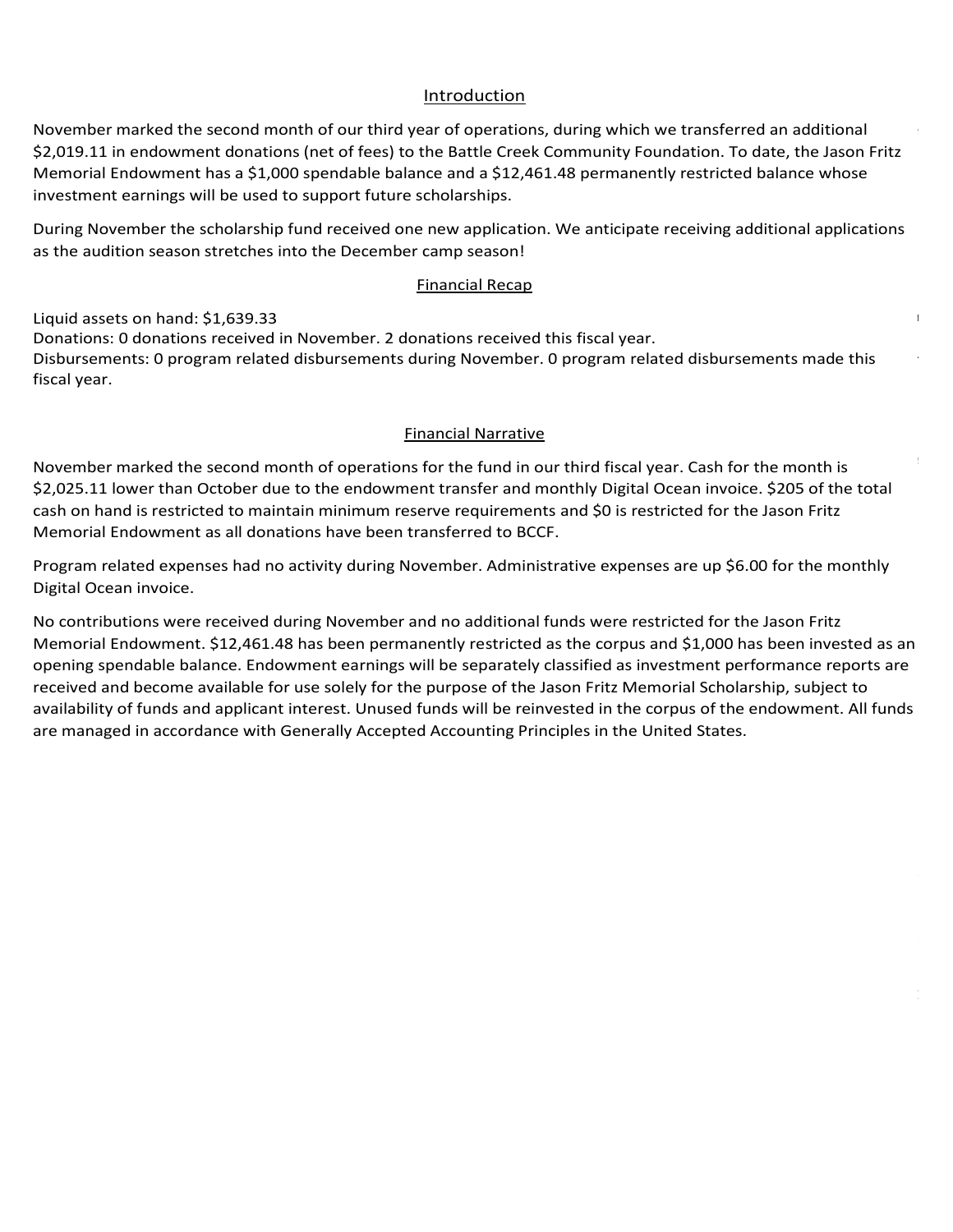## **Michigan Drum Corps Scholarship Fund 5:48 PM Statement of Financial Position 11/13/2021**

As of November 30, 2021 **Accrual Basis Accrual Basis** 

|                                                   | <b>Nov 2021</b> | <b>Oct 2021</b> |
|---------------------------------------------------|-----------------|-----------------|
| <b>ASSETS</b>                                     |                 |                 |
| <b>Current Assets</b>                             |                 |                 |
| Cash                                              |                 |                 |
| <b>Checking Account</b>                           | 1,753.33        | 3,778.44        |
| <b>Savings Account</b>                            | 91.00           | 91.00           |
| <b>Less: Reserve Requirements</b>                 | (205.00)        | (205.00)        |
| <b>Less: Restricted Funds for Endowment</b>       |                 | (2,019.11)      |
| <b>Total Unrestricted Cash</b>                    | 1,639.33        | 1,645.33        |
| <b>Restricted Cash</b>                            | 205.00          | 2,224.11        |
| <b>Total Checking/Savings</b>                     | 1,844.33        | 3,869.44        |
| <b>Accounts Receivable</b>                        |                 |                 |
| <b>Accounts Receivable</b>                        | 0.00            | 0.00            |
| <b>Pledges Receivable</b>                         | 0.00            | 0.00            |
| <b>Allowance for Uncollectibles</b>               | 0.00            | 0.00            |
| <b>Total Accounts Receivable</b>                  | 0.00            | 0.00            |
| <b>Total Current Assets</b>                       | 1,844.33        | 3,869.44        |
| <b>Fixed Assets</b>                               |                 |                 |
| <b>Property, Plant, &amp; Equipment</b>           | 0.00            | 0.00            |
| <b>Total Fixed Assets</b>                         | 0.00            | 0.00            |
| <b>Other Assets</b>                               |                 |                 |
| <b>Marketable Securities</b>                      | 0.00            | 0.00            |
| <b>Prepaid Expenses</b>                           | 500.00          | 500.00          |
| <b>Other Assets</b>                               | 0.00            | 0.00            |
| Jason Fritz Endowment - Spendable Balance         | 1,000.00        | 1,000.00        |
| <b>Jason Fritz Endowment - Restricted Balance</b> | 12,461.48       | 10,442.37       |
| <b>Total Other Assets</b>                         | 13,961.48       | 11,942.37       |
| <b>TOTAL ASSETS</b>                               | 15,805.81       | 15,811.81       |
| <b>LIABILITIES &amp; EQUITY</b>                   |                 |                 |
| <b>Liabilities</b>                                |                 |                 |
| <b>Current Liabilities</b>                        |                 |                 |
| <b>Accounts Payable</b>                           | 0.00            | 0.00            |
| <b>Total Accounts Payable</b>                     | 0.00            | 0.00            |
| <b>Other Current Liabilities</b>                  |                 |                 |
| <b>Salaries and Wages Payable</b>                 | 0.00            | 0.00            |
| <b>Total Other Current Liabilities</b>            | 0.00            | 0.00            |
| <b>Total Current Liabilities</b>                  | 0.00            | 0.00            |
| <b>Long Term Liabilities</b>                      |                 |                 |
| <b>Notes Payable</b>                              | 0.00            | 0.00            |
| <b>Total Long Term Liabilities</b>                | 0.00            | 0.00            |
| <b>Total Liabilities</b>                          | 0.00            | 0.00            |
| <b>Equity</b>                                     |                 |                 |
| <b>Unrestricted Net Assets</b>                    | 2,344.33        | 4,369.44        |
| <b>Donor Restricted Net Assets</b>                | 13,461.48       | 11,442.37       |
| <b>Total Equity</b>                               | 15,805.81       | 15,811.81       |
| <b>TOTAL LIABILITIES &amp; EQUITY</b>             | 15,805.81       | 15,811.81       |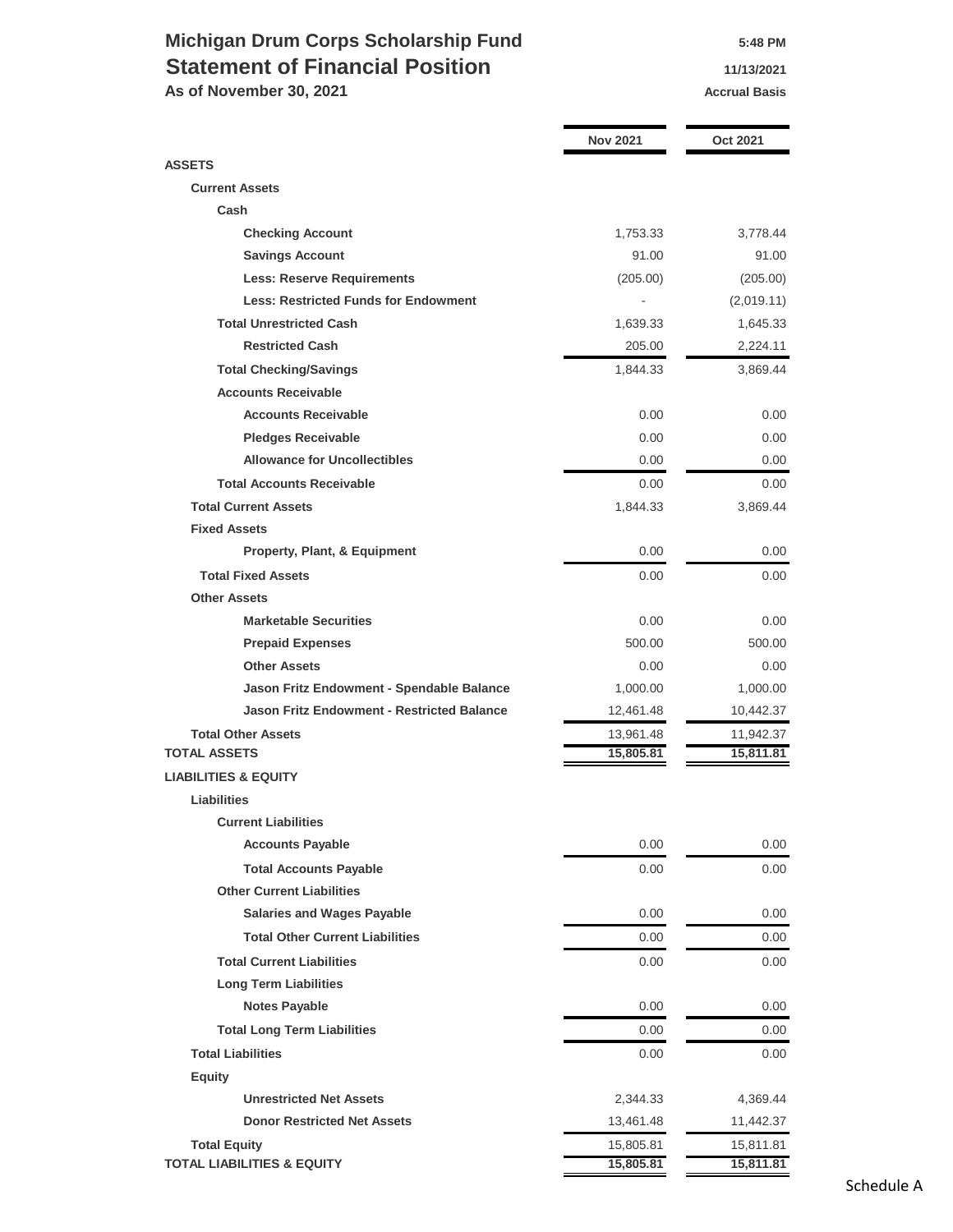## **Michigan Drum Corps Scholarship Fund 5:48 PM Statement of Activities 11/13/2021 November 2021 Accrual Basis Accrual Basis Accrual Basis**

|                                      | <b>Nov 2021</b> | <b>Oct 2021</b> | <b>Year to Date</b> |
|--------------------------------------|-----------------|-----------------|---------------------|
| <b>Ordinary Income/Expense</b>       |                 |                 |                     |
| Income                               |                 |                 |                     |
| <b>Contributions</b>                 |                 |                 |                     |
| <b>Individual Contributions</b>      | 0.00            | 2,061.11        | 2,061.11            |
| <b>Corporate Contributions</b>       | 0.00            | 0.00            | 0.00                |
| <b>Gifts in Kind</b>                 | 0.00            | 0.00            | 0.00                |
| <b>Total Contributions</b>           | 0.00            | 2,061.11        | 2,061.11            |
| <b>Major Gifts</b>                   | 0.00            | 0.00            | 0.00                |
| <b>Investments</b>                   |                 |                 |                     |
| <b>Interest Income</b>               | 0.00            | 0.00            | 0.00                |
| <b>Investments</b>                   | 0.00            | 0.00            | 0.00                |
| <b>Other Income</b>                  | 0.00            | 0.00            | 0.00                |
| <b>Total Investments</b>             | 0.00            | 0.00            | 0.00                |
| <b>Other Income</b>                  | 0.00            | 0.00            | 0.00                |
| <b>Total Income</b>                  | 0.00            | 2,061.11        | 2,061.11            |
| <b>Expense</b>                       |                 |                 |                     |
| <b>Program Expenses</b>              |                 |                 |                     |
| <b>Auditions &amp; Camp Fees</b>     | 0.00            | 0.00            | 0.00                |
| <b>Member Tuition</b>                | 0.00            | 0.00            | 0.00                |
| <b>Other Program Expenses</b>        | 0.00            | 0.00            | 0.00                |
| <b>Total Program Expenses</b>        | 0.00            | 0.00            | 0.00                |
| <b>Administrative Expenses</b>       |                 |                 |                     |
| <b>Supplies</b>                      | 0.00            | 0.00            | 0.00                |
| <b>Postage</b>                       | 0.00            | 0.00            | 0.00                |
| <b>Travel</b>                        | 0.00            | 0.00            | 0.00                |
| <b>Registration Fees</b>             | 0.00            | 0.00            | 0.00                |
| <b>Software Purchases</b>            | 0.00            | 0.00            | 0.00                |
| <b>Other Expenses</b>                | 0.00            | 0.00            | 0.00                |
| <b>Contract Services</b>             | 0.00            | 0.00            | 0.00                |
| <b>Website Expenses</b>              | 6.00            | 6.00            | 12.00               |
| <b>Fundraising Expenses</b>          | 0.00            | 0.00            | 0.00                |
| <b>Bank Fees</b>                     | 0.00            | 0.00            | 0.00                |
| <b>Paypal Fees</b>                   | 0.00            | 42.00           | 42.00               |
| <b>Total Administrative Expenses</b> | 6.00            | 48.00           | 54.00               |
| <b>Total Expenses</b>                | 6.00            | 48.00           | 54.00               |
| <b>Net Income</b>                    | $-6.00$         | 2,013.11        | 2,007.11            |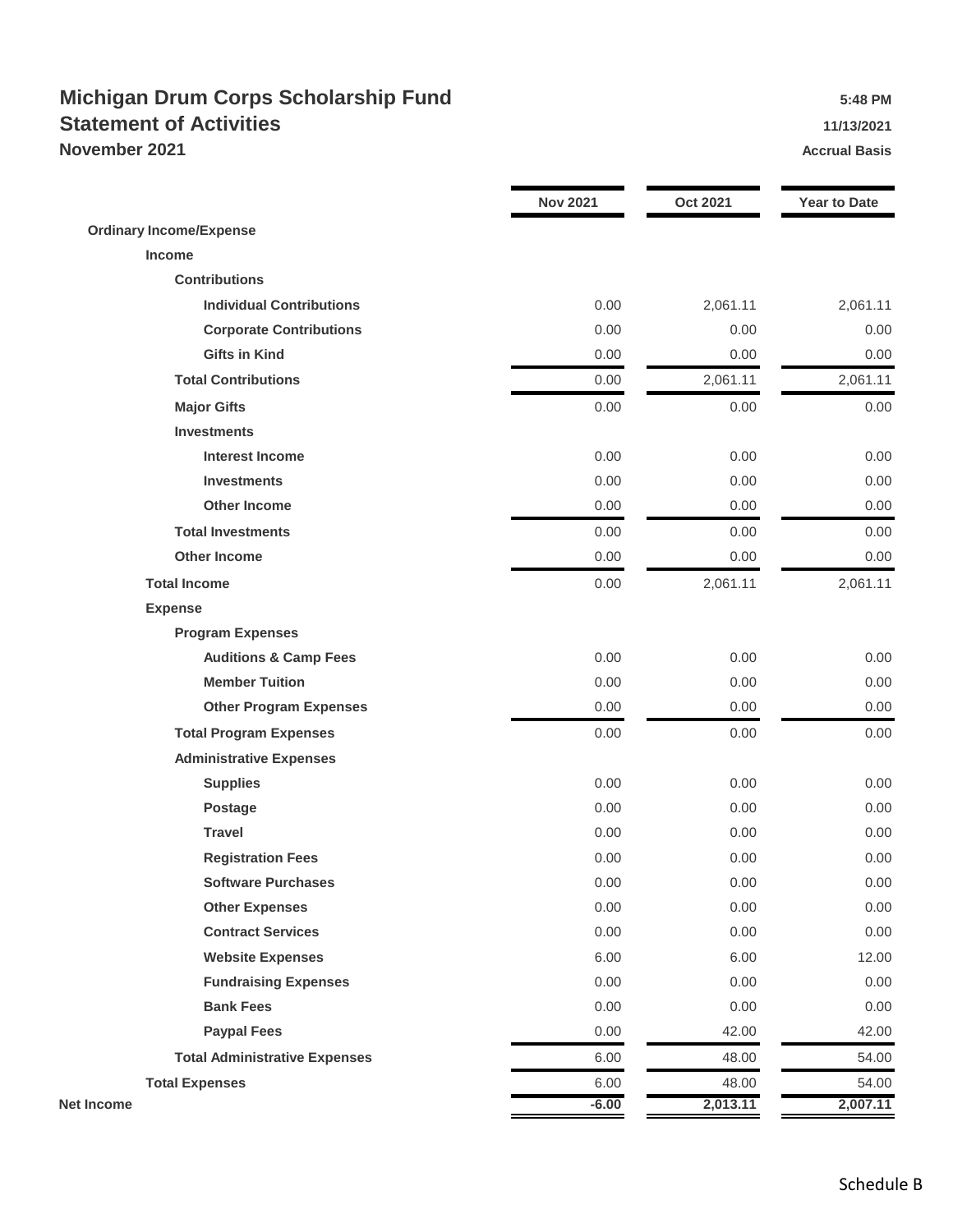| <b>Michigan Drum Corps Scholarship Fund</b><br><b>Statement of Cash Flows</b> |               | 5:48 PM<br>11/13/2021 |
|-------------------------------------------------------------------------------|---------------|-----------------------|
| November 2021                                                                 |               | <b>Accrual Basis</b>  |
|                                                                               | <b>Nov 21</b> | Oct - Nov 21          |
| <b>OPERATING ACTIVITIES</b>                                                   |               |                       |
| Net Income                                                                    | $-6.00$       | 2,007.11              |
| <b>Adjustments to reconcile Net Income</b>                                    |               |                       |
| to net cash provided by operations:                                           |               |                       |
| <b>Accounts Receivable</b>                                                    | 0.00          | 0.00                  |
| <b>Pledges Receivable</b>                                                     | 0.00          | 0.00                  |
| <b>Allowance for Uncollectibles</b>                                           | 0.00          | 0.00                  |
| <b>Prepaid Expenses</b>                                                       | 0.00          | 0.00                  |
| <b>Accounts Payable</b>                                                       | 0.00          | 0.00                  |
| <b>Salaries and Wages Payable</b>                                             | 0.00          | 0.00                  |
| Net cash provided by Operating Activities                                     | $-6.00$       | 2,007.11              |
| <b>INVESTING ACTIVITIES</b>                                                   |               |                       |
| <b>Property, Plant, &amp; Equipment</b>                                       | 0.00          | 0.00                  |
| <b>Securities</b>                                                             | 0.00          | 0.00                  |
| <b>Other Assets</b>                                                           | 0.00          | 0.00                  |
| <b>Security Deposits</b>                                                      | 0.00          | 0.00                  |
| Jason Fritz Endowment - Spendable Balance                                     | 0.00          | $-1,000.00$           |
| <b>Jason Fritz Endowment - Restricted Balance</b>                             | $-2,019.11$   | $-12,461.48$          |
| Net cash provided by Investing Activities                                     | $-2,019.11$   | $-13,461.48$          |
| <b>FINANCING ACTIVITIES</b>                                                   |               |                       |
| <b>Other Liabilities</b>                                                      | 0.00          | 0.00                  |
| <b>Unrestricted Net Assets</b>                                                | 0.00          | 0.00                  |
| <b>Donor Restricted Net Assets</b>                                            | 0.00          | 0.00                  |
| Net cash provided by Financing Activities                                     | 0.00          | 0.00                  |
| Net cash increase (decrease) for period                                       | $-2,025.11$   | $-11,454.37$          |
| Cash at beginning of period                                                   | 3,869.44      | 13,298.70             |
| Cash at end of period                                                         | 1,844.33      | 1,844.33              |